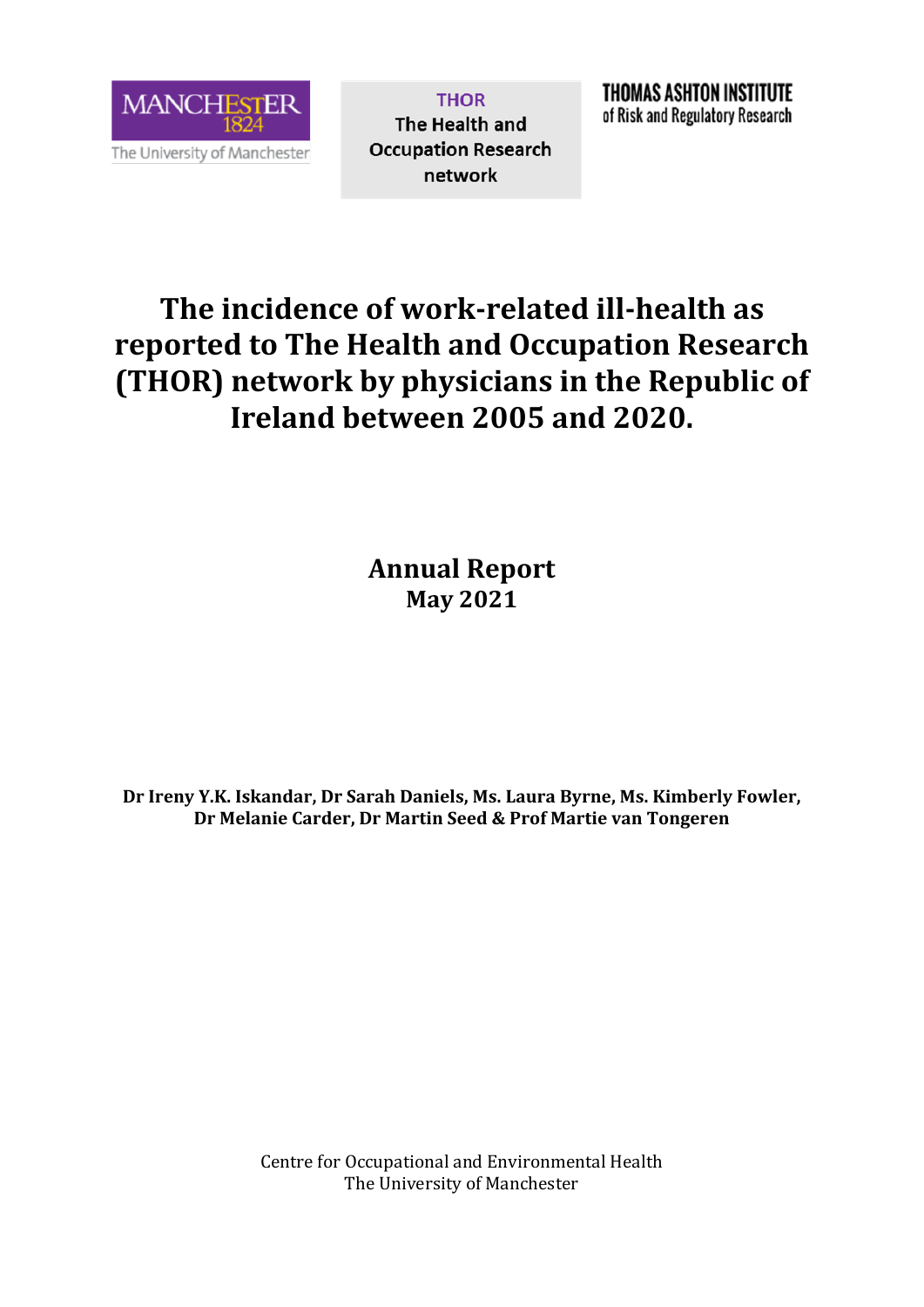## **MAIN MESSAGES**

- This is the latest annual report, including data collected during 2020, summarising results from The Health and Occupation Research network in the Republic of Ireland (THOR-ROI).
- THOR-ROI comprises of four surveillance schemes collecting data on incident cases of work-related illness (WRI) in the Republic of Ireland; SWORD-ROI (chest physicians), EPIDERM-ROI (dermatologists), OPRA-ROI (occupational physicians - OPs) and THOR-GP-ROI (general practitioners - GPs).
- In 2020, 27 occupational physicians, 20 general practitioners, 12 dermatologists and 9 chest physicians participate in THOR-ROI.
- A total of 93 cases were reported in 2020 (OPs: 40, dermatologists: 23, chest physicians: 27, and GPs: 3). In total, the number of reported incident cases between 2005 and 2020 is 2761 (OPs: 1938, dermatologists: 534, chest physicians: 251, GPs: 38).
- Dermatologist reported (2005-2020) predominantly contact dermatitis (CD) cases (98%), with majority of all reported cases reports being female (56% of CD cases) and a mean age (all CD cases) of 37 years. Frequently reported industries/occupations were healthcare (nurses), personal service occupations (hairdressers and beauty therapist) and manufacturing (process operatives). Most frequently reported agents were rubber, wet work, nickel and preservatives.
- Asthma was the largest category of cases reported by chest physician (2005-2020) (38%). The majority of all reported cases reports was male (85%) and the mean age (all cases) was 57 years. Frequently reported industries/occupations were construction (labourers) and manufacturing, with isocyanates and cement/plaster/masonry dust being the most frequently reported agents.
- OP case reports (2007-2020) were predominantly mental ill-health (54%) and musculoskeletal (33%) with smaller proportions of skin (8%), respiratory (2%) and 'other' WRI (3%). The majority (77%) of cases were reported in health and social care (mainly nurses) with a significant proportion also reported in transport (bus/train drivers) (12%).
- The 20 GPs participating in THOR-GP-ROI have reported 38 cases since the scheme commenced data collection in 2015; musculoskeletal cases were reported most frequently (17 cases).
- Trend analysis in the number of OPRA-ROI case reports suggests an overall decrease in the number of case reports of total WRI of approximately 5% per year between 2007 and 2020. No trends analyses were conducted based on the other reporting schemes.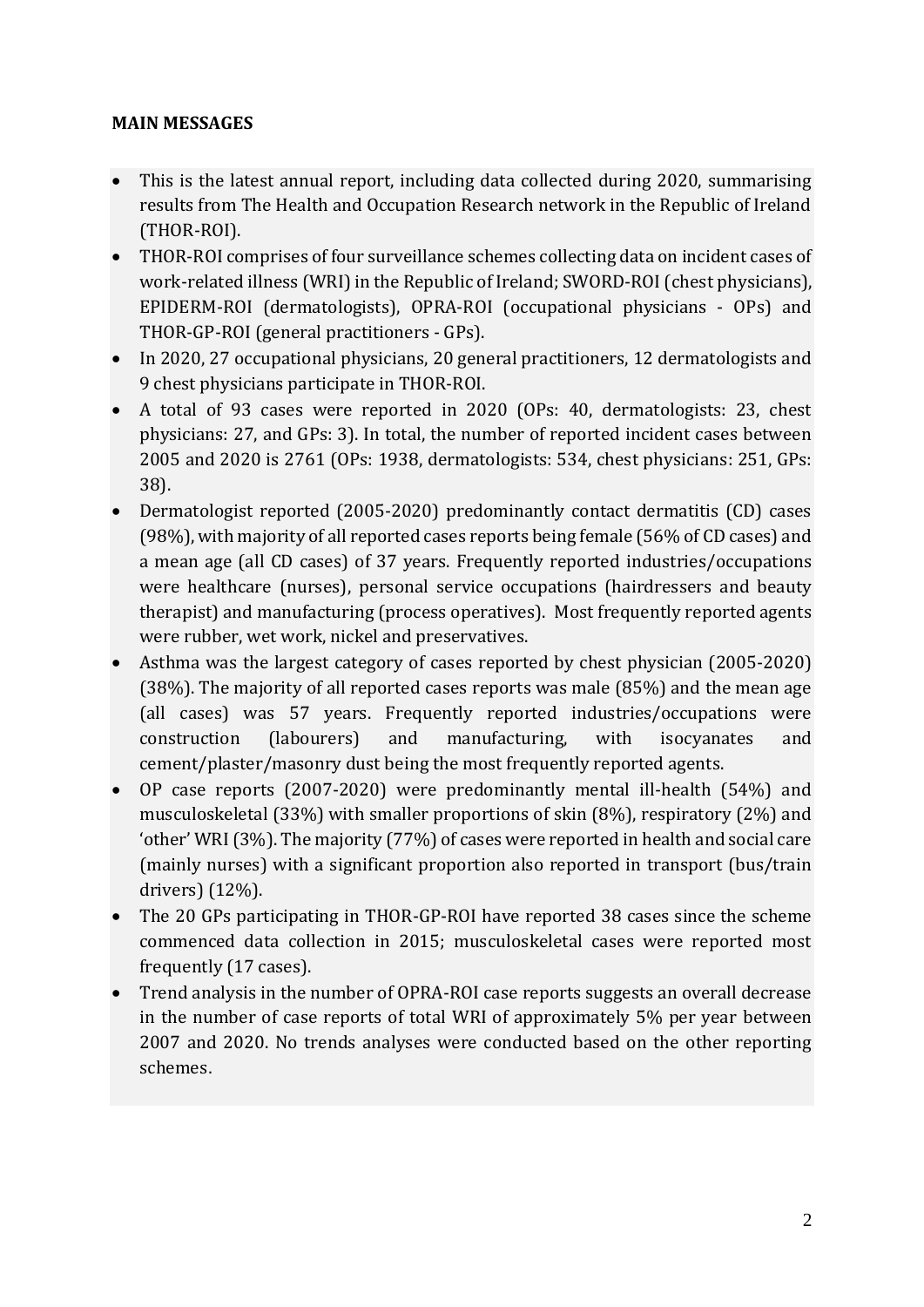| Disease group      | <b>Reporting physicians</b>  | <b>Number of cases</b> |                         |         |
|--------------------|------------------------------|------------------------|-------------------------|---------|
|                    |                              | 2020                   | 2005 <sup>a</sup> -2020 |         |
| <b>Skin</b>        | Dermatologists               | 23                     | 534                     | 19%     |
|                    | Occupational physicians      | 4                      | 170                     | 6%      |
|                    | <b>General practitioners</b> | 0                      | 5                       | $1\%$   |
| <b>Respiratory</b> | Chest physicians             | 27                     | 251                     | 9%      |
|                    | Occupational physicians      | $\mathbf{1}$           | 38                      | $1\%$   |
|                    | General practitioners        | $\mathbf{1}$           | $\mathbf 1$             | $1\%$   |
|                    |                              |                        |                         |         |
| Musculoskeletal    | Occupational physicians      | 20                     | 663                     | 24%     |
|                    | General practitioners        | 2                      | 17                      | $1\%$   |
| Mental ill-health  | Occupational physicians      | 13                     | 1025                    | 37%     |
|                    | General practitioners        | $\mathbf{0}$           | 8                       | $1\%$   |
|                    |                              |                        |                         |         |
| <b>Other</b>       | Occupational physicians      | $\overline{4}$         | 60                      | 2%      |
|                    | General practitioners        | $\overline{0}$         | 7                       | $< 1\%$ |
| Total cases b      | All physicians               | 93                     | 2761                    |         |

## **SUMMARY OF CASES REPORTED TO THOR-ROI**

a<sub>2007</sub> for occupational physicians; 2015 for general practitioners

ba case may have been assigned to more than one disease group (for example, musculoskeletal and mental ill-health)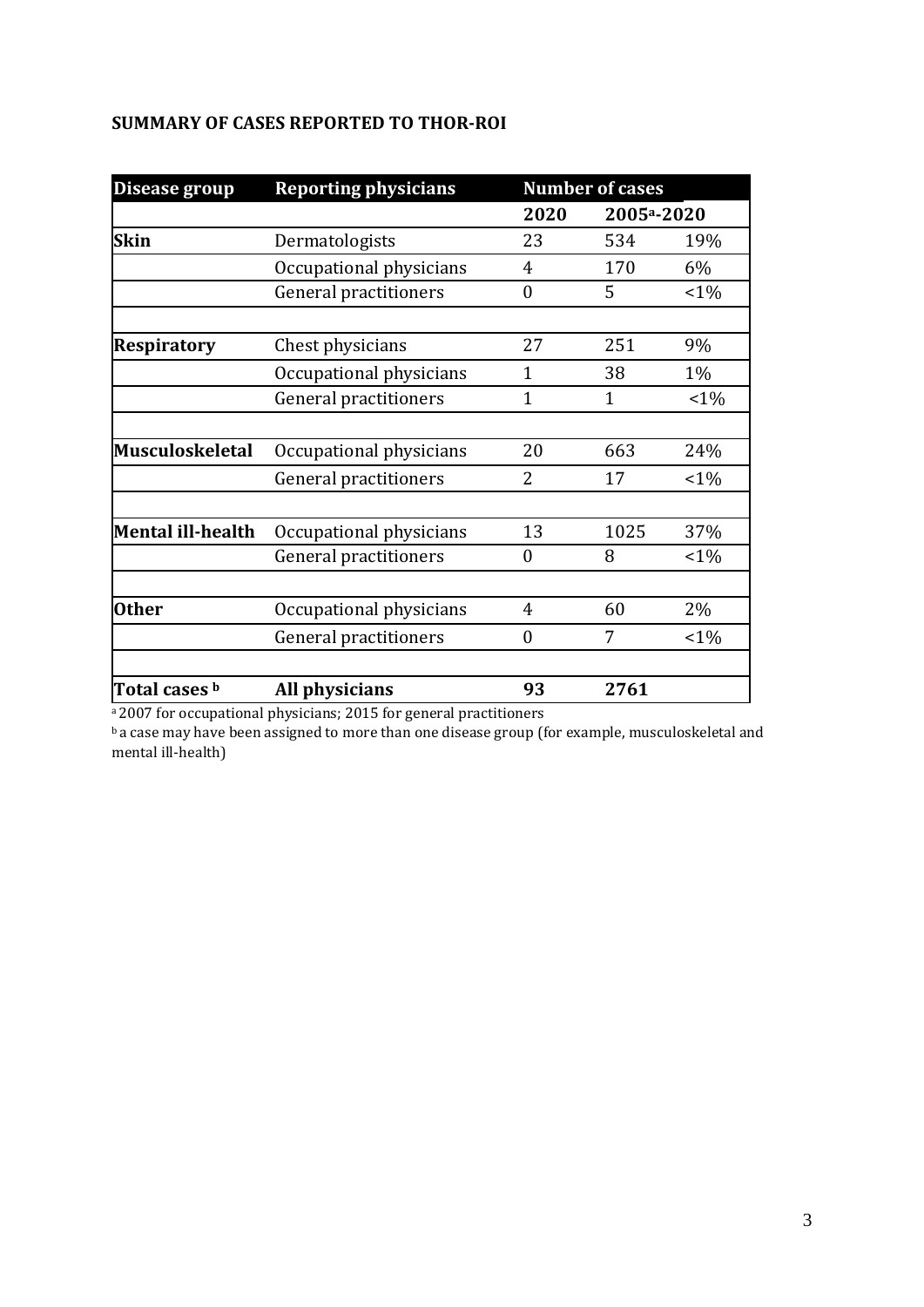## **EXECUTIVE SUMMARY**

**BACKGROUND:** Chest physicians, dermatologists, occupational physicians (OPs) and general practitioners (GPs) voluntarily report cases of work-related illness (WRI) to the four surveillance schemes, which comprise The Health and Occupation Research (THOR) network in the Republic of Ireland (THOR-ROI). This report describes the cases of WRI reported to THOR-ROI in the latest full calendar year (2020) and provides a summary of results based on all case reports since the commencement of the different schemes (2005 for dermatologists and chest physicians; 2007 for OPs; 2015 for GPs).

**METHODS:** Physicians have been and are continuously recruited to THOR-ROI with assistance from the scheme's champions and relevant societies within the ROI. Participating physicians are asked to provide anonymised information of incident cases seen during their reporting period. Cases reported to THOR-ROI were analysed by age, sex, occupation/industry, suspected causal agent and symptom onset. Incidence rates and trends in number of case reports were estimated for selected reporter groups/diagnoses, using a 'multi-level' statistical model to investigate the relative number of reported cases over time whilst taking into account other factors that might influence the trend (such as the number of physicians reporting and the number of people employed).

**RESULTS:** The 68 physicians enrolled in THOR-ROI in 2020 (27 OPs, 20 GPs, 12 dermatologists and 9 chest physicians) reported 93 cases (103 diagnoses). Of these, 40 cases were reported by OPs, 27 were reported by chest physicians, 23 were reported by dermatologists, and three cases of WRI were reported by GPs. This brings the total number of cases reported between 2005 and 2020 to 2761 (dermatologists: 534, chest physicians: 251, OPs: 1938, GPs: 38 case reports). Trend analysis in the number of case

4